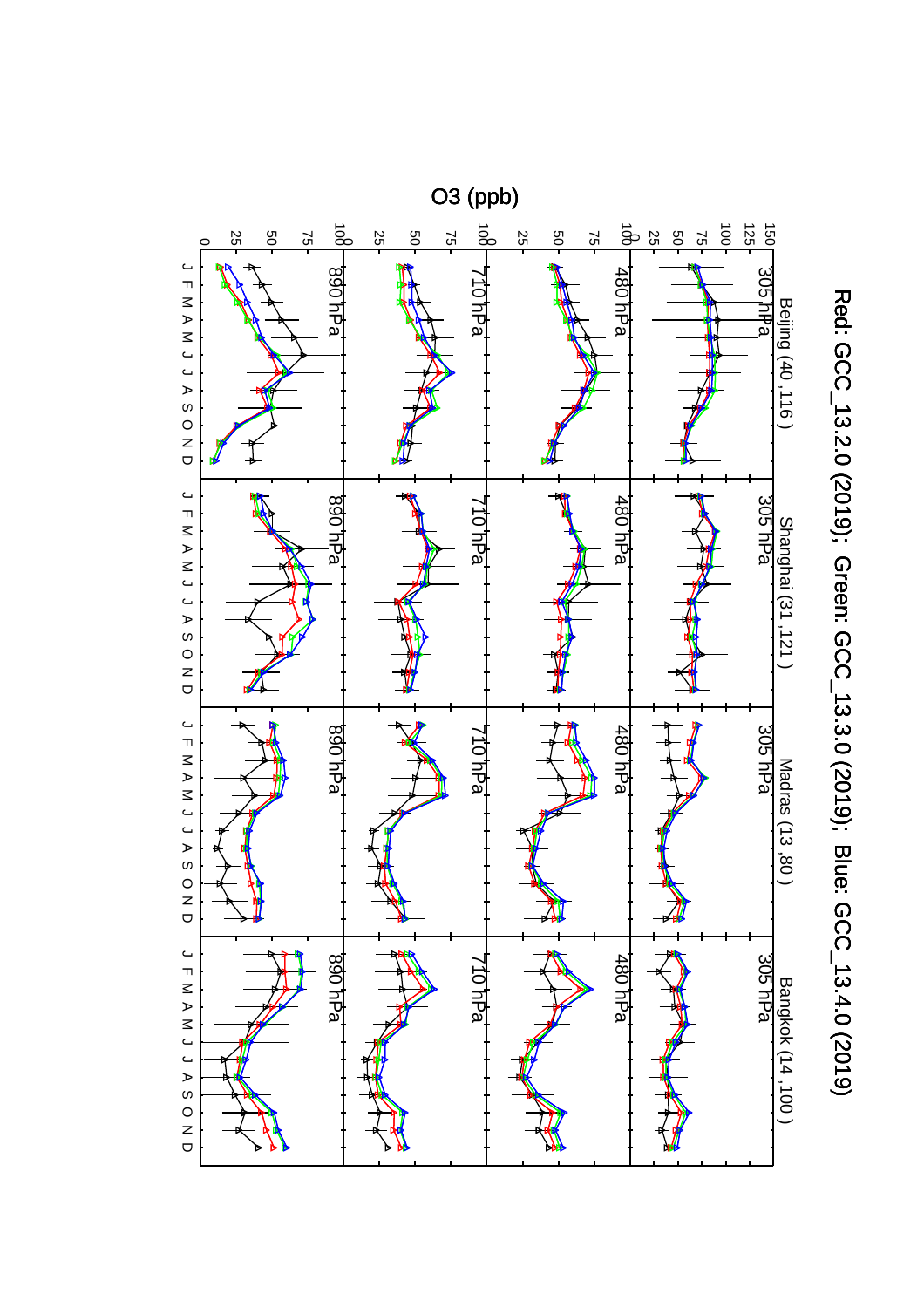

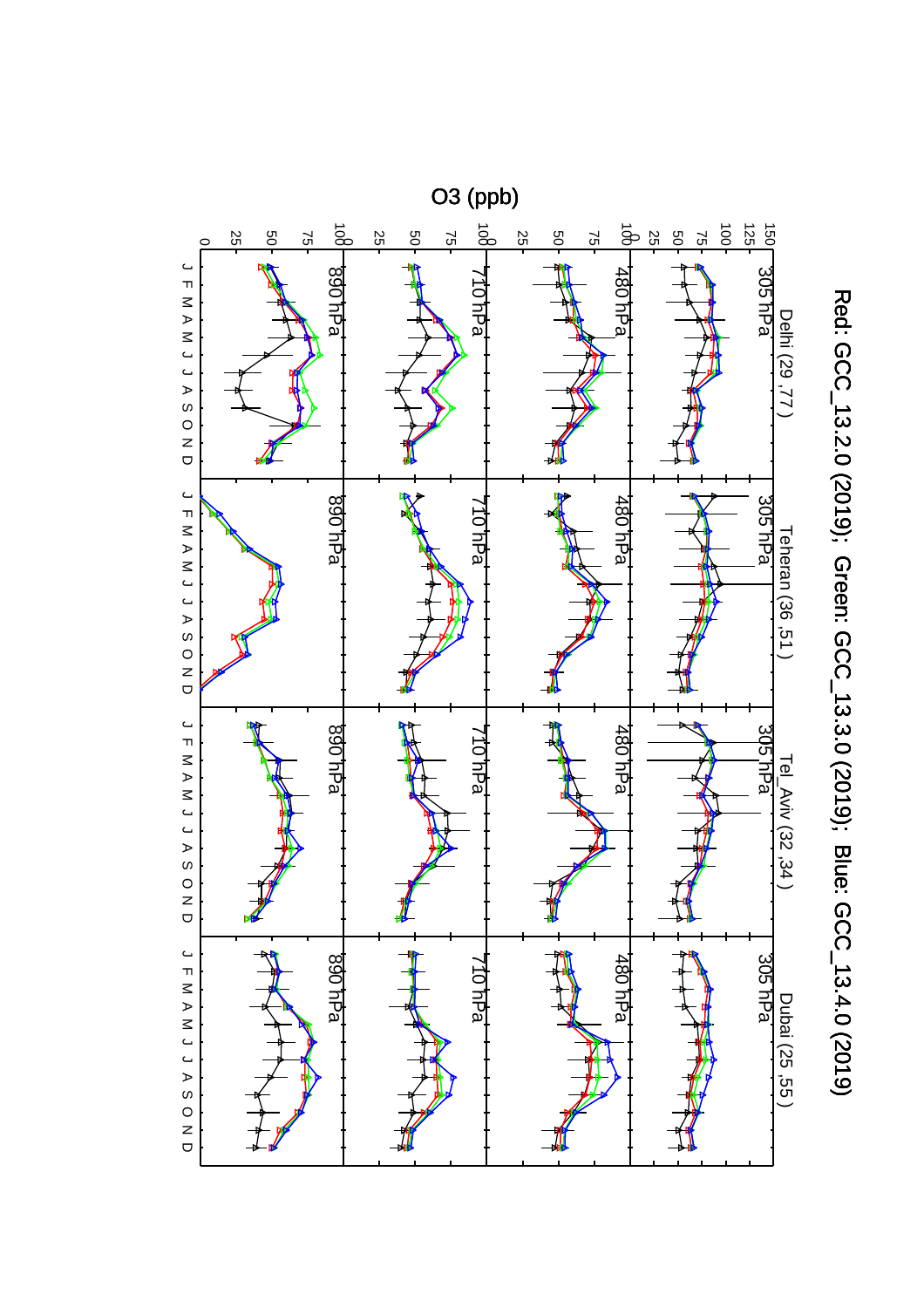

Red: GCC\_13.2.0 (2019); Green: GCC\_13.3.0 (2019); Blue: GCC\_13.4.0 (2019) Red: GCC\_13.2.0 (2019); Green: GCC\_13.3.0 (2019); Blue: GCC\_13.4.0 (2019)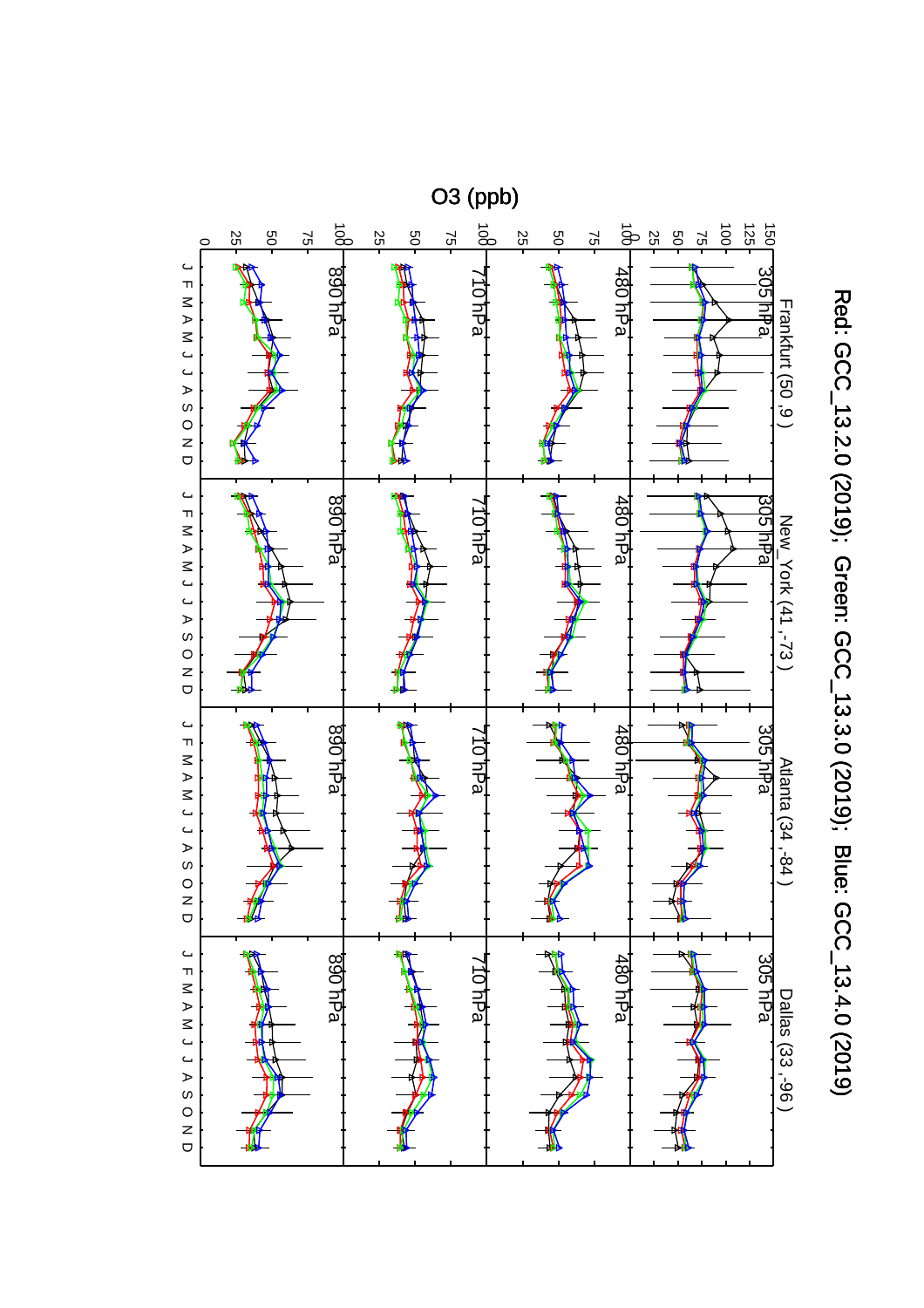

Red: GCC\_13.2.0 (2019); Green: GCC\_13.3.0 (2019); Blue: GCC\_13.4.0 (2019) Red: GCC\_13.2.0 (2019); Green: GCC\_13.3.0 (2019); Blue: GCC\_13.4.0 (2019)